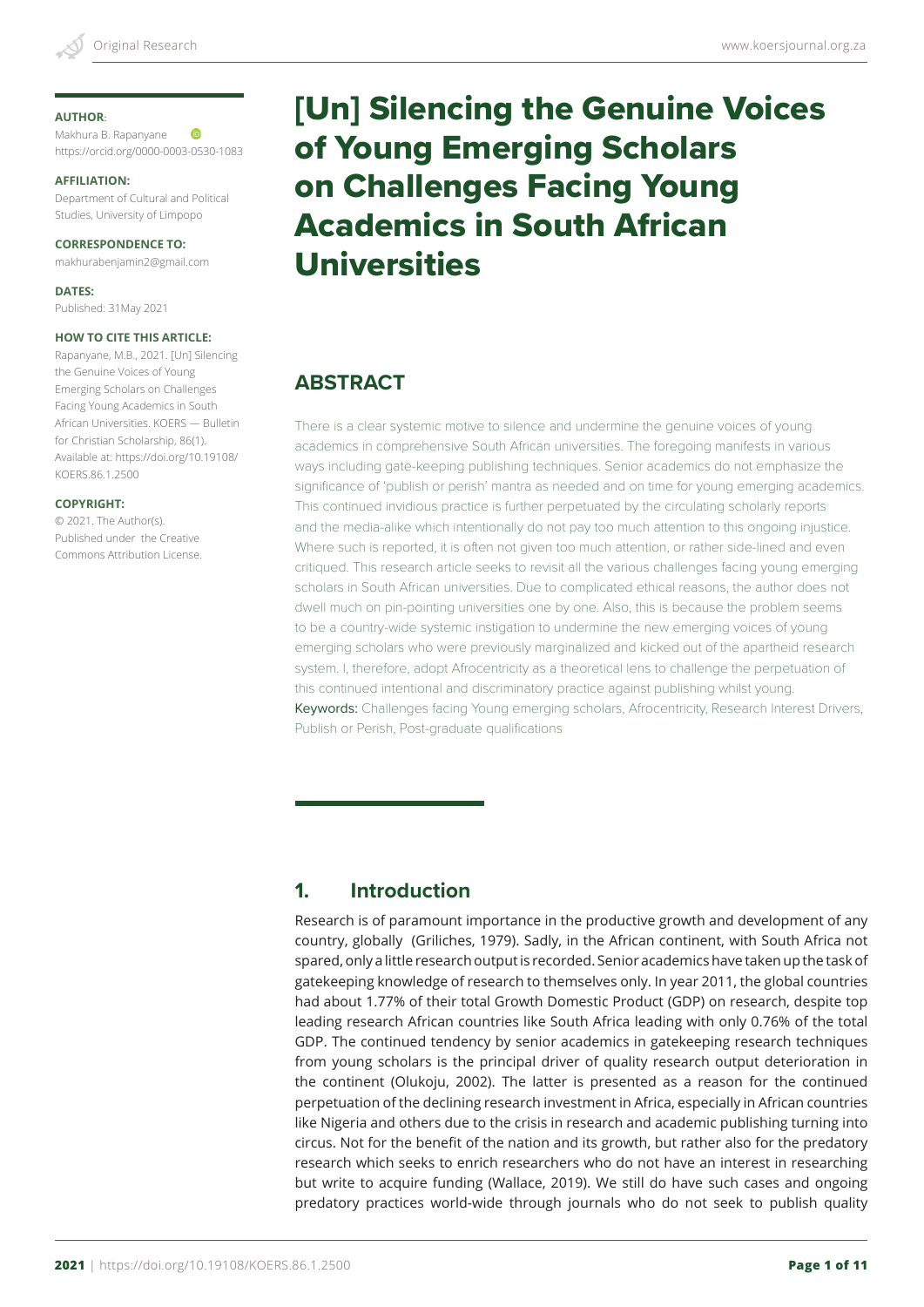research articles and reports, but rather publish works in exchange for publication fees (Wallace, 2019). Even if this is so, the research future of Africa and South Africa respectively dwells in the hands of their young emerging scientists, even though little is done to furnish them with support (Kumwenda, et al., 2017). Admittedly, the young emerging Africans' research profiles is brand new, and the process of building competence and confidence amongst these African researchers, for them to join the advanced international stage of competition is also relatively in the early stage. That is why the most relevant research which guides policy makers is still of deficient quality and quantity in the continent, added with the established political processes which are inadequately evaluating and correcting or compensating the already available research shortfalls (Kumwenda, et al., 2017). For a nation and its government to survive in the current international realistic sphere where countries are putting their national interests at the forefront of everything (Shai, 2016), we need young emerging researchers who can invest their time in doing thorough research with adopted data techniques on timely and significant societal problems both in Africa and South Africa so that our political decisions are informed by quantitative and qualitative empirical evidence. This research article concerned itself with finding and assessing the most recent challenges facing young emerging scholars in their efforts towards making scholarly contributions in the development of South Africa and African continent through their scientific contributions.

# **2. Aim and Objectives**

## *2.1 Aim*

• To employ Afrocentricity as a theoretical and contextual lens to analyse the challenges facing young emerging African scholars in scientific scholarship contribution

## *2.2 Objectives*

- To analyse the drivers of the development of young academics
- To explain the various challenges facing young academics in South Africa and Africa at large
- To interpret the various challenges facing early career development to make meaning

# **3. Research Methodology**

This research article is informed by a qualitative research approach (reinforcer of Afrocentric research methodologies). I have employed the use of both document review and semistructured interviews to generate enough answers to my central questions and analyse the objective broadly. The documents that I have analysed are composed of books, journal articles, website reports, media reports. On the other hand, I have managed to interview a number of post-graduate students, particularly masters (5) and doctoral students (3) who emerged from various fields and universities pointed out in the Figure 1. All ethical procedures were explained and understood. The researched have all opted to have their data de-identified for the purpose of anonymity. I have ensured that all the data that I gathered is credible by not manipulating any information collected. My sampling targeted the already interested in research post-graduate students who were at an advanced stage of their completion of their thesis and dissertation reports and those who were already lecturers and aspires to become great scientists by engaging in publishing more articles and books. I maintained consistency, credibility, and dependability by not incorporating any outside views (particularly those who were not yet engaged in any research activity). From there, the principal sample used in the data collection drew straight from the aforementioned focus group listed students who managed to give their responses on time.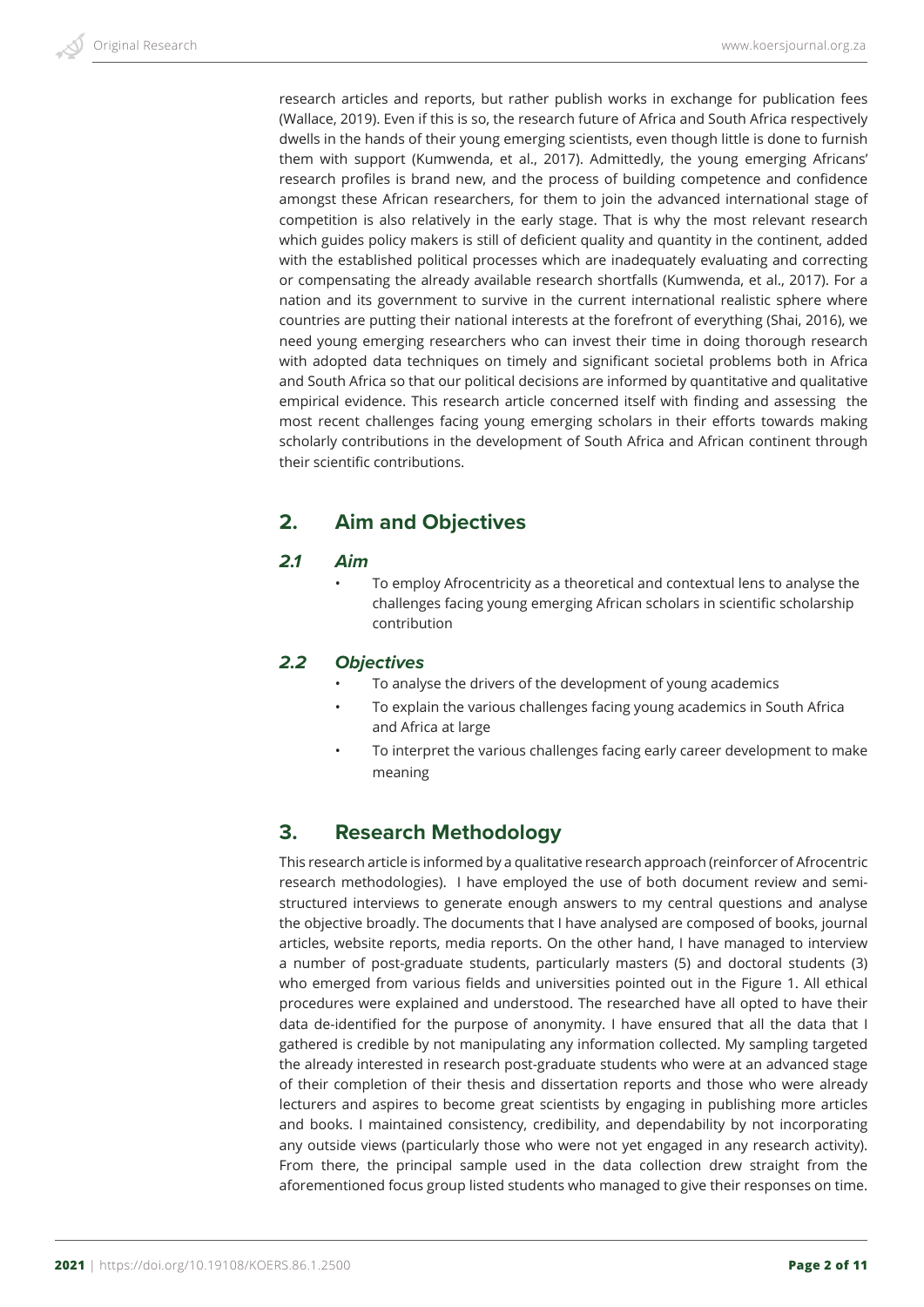| <b>Category of University</b><br>and Respondents | Qualifications          | <b>Publication Unit</b>    |
|--------------------------------------------------|-------------------------|----------------------------|
| <b>Private Universities</b>                      | Master's and PhD        | <b>Published Works</b>     |
| Female Respondent                                | Advanced Master's Stage | 1 DHET accredited Article  |
| Female Respondent                                | Advanced PhD Stage      | 3 DHET accredited Articles |
| Male Respondent                                  | Master's Candidate      | 5 DHET accredited Articles |
|                                                  |                         |                            |
| <b>Public Universities</b>                       | <b>Master's and PhD</b> | <b>Published Works</b>     |
| Male Respondent                                  | PhD Candidate           | 4 DHET accredited Articles |
| Male Respondent                                  | Lecturer                | 1 DHET accredited Article  |
| Female Respondent                                | Master's Candidate      | 3 DHET accredited Articles |
| Female Respondent                                | PhD Candidate           | 2 DHET accredited Articles |

I have analysed all the data collected using all the technical steps of Thematic Content Analysis (TCA) better explained by Anderson (2017). To draw the main themes, I took the collected data and read, re-read, interpreted and placed it into relevant required categories (development of research interest; challenges to young black academics; my own interpretations of the challenges facing young black academics) for the purpose of making myself familiar with attending to the central objective (Terre-Blanche & Durrheim, 2002). The analysis process encompassed a re-categorization of the studied data again and again and splitting into smaller relevant and understandable themes that make sense. These themes were all highlighted and interpreted to make meaning in answering the questions underlined in the semi-structured interviews. The ensuing theme focuses on the role of Afrocentricity as the theoretical lens in this research article.

## **4. The Role of the Theory: Afrocentric Youth Perspective**

I have employed Afrocentricity as the contextual and theoretical lens mostly because I deemed it very much relevant due to its ability to signify the influence of cultural, historical, and ground conditions in the analysis of African problems. I intended to look away from adopting any Western-Eastern informed theoretical lens because they would be foreign to what is really happening in Africa (Asante, 2003). In other means, this article seeks to contribute to the unmuting of the marginalized emerging young scholars in the scientific scholarship contribution (Author 2020a). There are several reasons which are tabled for the Afrocentric character of this research article. First, it is my epistemological identity that is uncompromised throughout the process of conceptualizing and operationalizing this research. Second, the unit of analysis for this research article is South Africa' academic institutions. Third, this article is dependent fairly largely on the experiences of myself and those of the semi-structured interviewees on the contribution of the emerging young scholars in the academia (Shai & Iroanya, 2014). Fourth and last, the principal driver behind this research article has been to promote the interests of Africans by generating a clear comprehension of the significant challenges facing emerging young scholars in the existing institutions of higher learning (Author 2020b). The latter is significant in context, especially when one views global knowledge production machinery driven largely by global north developed countries. By employing Afrocentricity as the contextual and theoretical lens, I place myself at the centre of analysing African problems (which pillars the principle of the theory) and also unmutes the genuine historically marginalized voices of the young emerging scholars in the academy (Asante, 2003). It is equally for this reason that this article is contributing to the epistemic justice by historically and philosophically depicting that the Afrocentric youth perspective is one genuine voice amongst thousands of voices that can speak the realities of young emerging scholars. The ensuing part of the article explores the principal drivers of research interest amongst emerging young academics.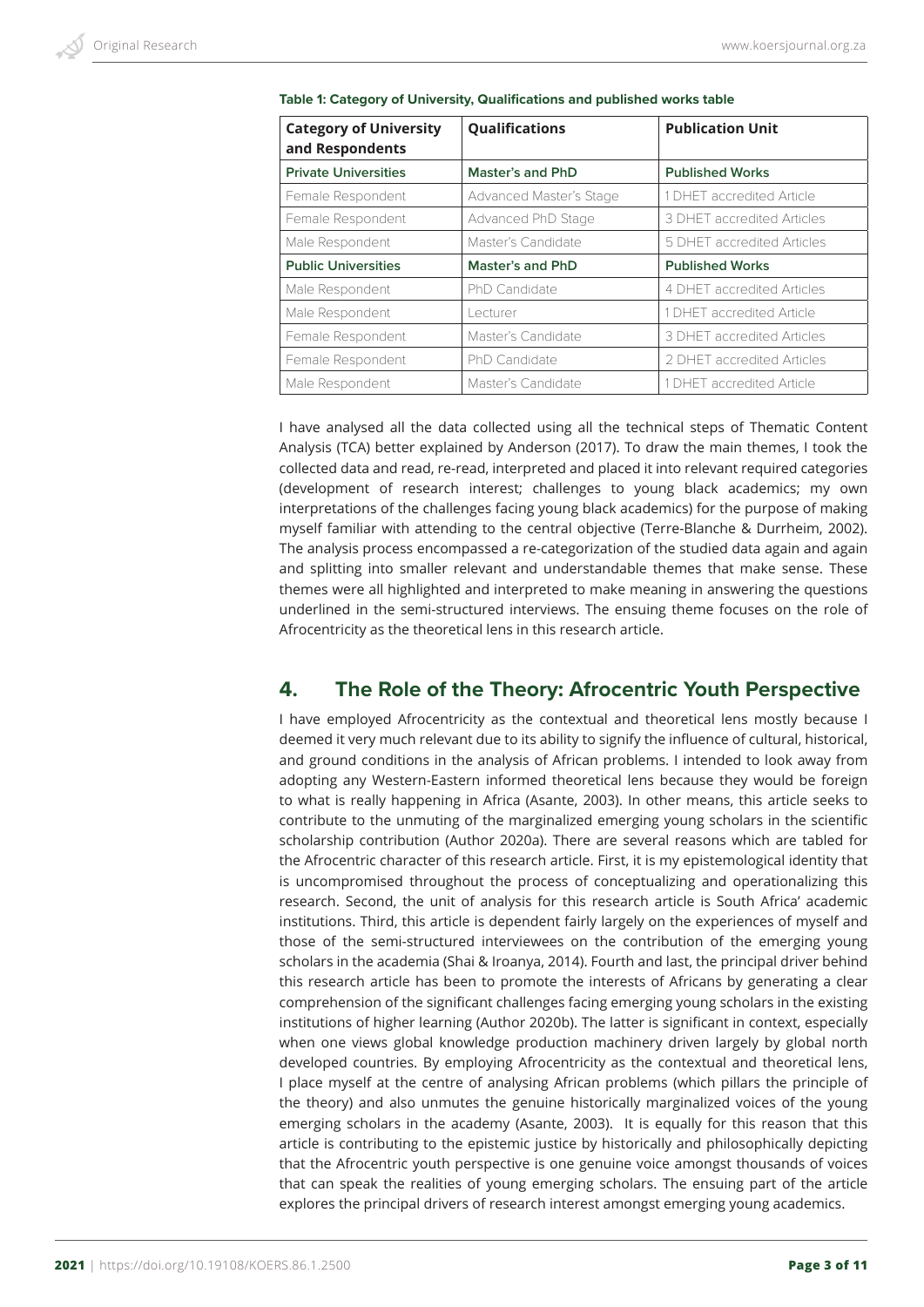## **5. Drivers of Research interest Amongst Young Black Academics**

There several ways through which young academics can develop a strong research interest. I became interested in research when I enrolled for my Hons (International Politics), and then fully realized that there was so much of interest when doing research (Author, 2018). The methods, techniques, analytic tools, theories explored, data collection methods and a whole lot of writing made me realize that I could explore a career in research (Author, 2018). Despite all the challenges that I personally gone throughout; research is still my number one priority up to today in academia. For some, it is a significant tool for the post-graduate education sector. Others see classroom learning followed by deep critical interactions with senior research outside classroom as one of the main initiators of the deep interest in research.

I cannot speak for millions of researchers who had various research interest drivers prior becoming established academics. But I hasten to point out that some are driven by books they read which make them to want to generate new knowledge, which ultimately falls into great interest in research (Fournier-Viger, 2016). Others see how scientists are able to recommend scientific solutions through their intelligent exploratory techniques in various scientific award-platforms (Ishaku, 2020). I am reminded of how one of my former mentees got encouraged to become a researcher from the classroom discussions about various scientific methods through which one can generate knowledge. The young researcher stimulated great interest in research due to the desire to join a team of scientists who generate brand-new knowledge and earn their scientific recognition or fame, like many more other researchers who researched and wrote and broke grounds. I am again reminded of another scholar (now PhD holder) who developed a greater interest in research when she heard of the great stories told in her high schools about well recognized scientists like Isaac Newton, Pythagoras, Euclid, Stephen Hawking, Robert Hooke, Aristotle, Plato, Albert Einstein etc. and many more including the contemporary scientists: Runoko Rashidi, James William Dubois, Anta Diop, Asante MK, Ama Mazama, Ndlovu-Sabelo Gatsheni, Siphamandla Zondi, Kgothatso Shai, Martin Bernal, Archie Mafege, Lwazi Lushaba and Tsehloane Keto and many more critical thinkers who conduct scientific decolonial and Afrocentric research (Sophia, 2020). We cannot overrule the fact that some young emerging scholars develop great interest in research through various daily interactions with their own relatives who survive on research funds or earn living through research, whilst some young emerging academics became lecturers when they were still young and then started to develop great interest in research. The latter is driven by the fact that teaching jobs in public and private universities in South Africa requires that lecturers conducts deep research and publish continuously to get promotion (CHE 2015: 102; MacFarlane 2011). This propels first time lecturers to engage further in research and then continuously engage scholarship contribution for a longer period. However, in doing so, there are several challenges which they are exposed to and these challenges are serious as they deserve attention.

# **6. Various Challenges to Young Emerging Researchers**

Most people and scholars alike see a researcher as someone who has written a master's or PhD Report and then got a job in a University or College, then that was it (AARHUS University, Undated ). Well at least I do not share this general view with them. A researcher to me is someone who has researched deeply. A person who has written both master's and PhD theses and then engaged in writing journal articles and books outside their qualifications (The Conversation, 2013). They do not do so because they want funding or whatsoever, they do so because they want to keep pace with contributing towards the development of scholarship in their special field (The Conversation, 2013). That is why for a PhD holder to become a Professor, there are certain requirements to be met. Amongst these include the number of post-graduate (Hons, Master's and PhD) research students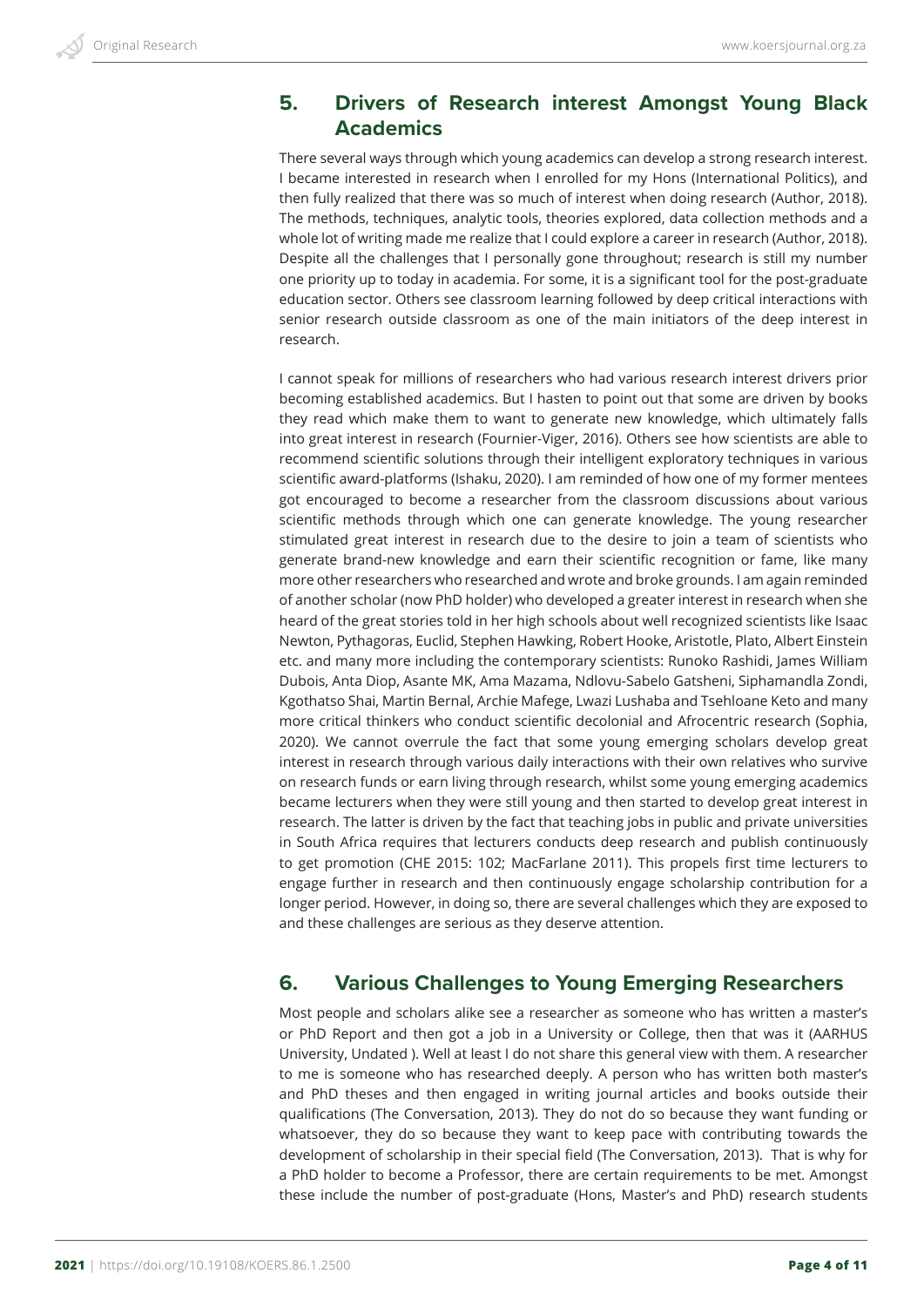one has supervised and the number of research articles one has written and published in Government recognized Journals. Both are requirements (ranging from different number of students supervised and written journal articles) in becoming an Associate/Assistant Professor or a Full Professor (Subbaye, 2017). But in this article, I have adopted emerging young researchers inclusive of Master's and PhD candidates who have an immense interest in research. These are my centre of analysis. They are at the centre of various challenges facing emerging young academics in various South African Universities.

Those who are Master's Candidates and have written several journal articles have engaged with me and shared various difficulties facing their interest in research. These participants outline several challenges they face in the early stages of research career development. Some are related to the research ambitions sustainability through different support machineries including words of support from peers, mentorship from well advanced researchers in the field. Some outline that there is lack of funds to go to the field and conduct research. Young emerging researchers are facing senior researchers (the very same people) who are supposed to help them with fear at times, because they often make the environment uncomfortable due to the limited time they have for the junior emerging young scholars on research consultations. Others indicated that they only wanted funding schemes and laboratory equipment for sample data collection and practical/ field research work and their failure at accessing research funds became a huge barrier towards their research interest development, coupled with lack of words of encouragement from senior scholars. Some of the quotations, generated of several Masters' Students who have indicated that:

*… during my first attempt at publishing, I wanted my supervisor to help me so that I can write a journal article about maritime law. But he postponed my journal article meetings until I saw that he was never interested (Male Respondent)*

*…There is need for mentorship programmes and placement opportunities where young African researchers can be given opportunity to showcase their skills"(Male Respondent)*

*…for us to fully become developed researchers, we need grants that are specifically for journal article writing which should be awarded once one is given a go-ahead to the filed to conduct research. Senior researchers also need to engage with young black emerging researchers relating to any research grants" (Female Respondents).*

Some of the emerging black PhD candidates that I have engaged with have spilled it out that at their advanced stage, they are supervised by some of the people who are not interested in research anymore. Professors who have lost interest in research and are no longer writing. They appear not interested whenever they are engaged on research and the generation of publications (Author 2020b). This move has discouraged many scholars in pursuing careers in research or considering it as the sole career option. Other challenges have to do with publications of manuscripts in relevant Department of Higher Education (DHET) accredited journals, explained better by Wallace in "Publish and be damned: the damage being created by predatory publishing" (Wallace, 2019). Alternative select PhD responses describe some of the challenges facing young black researchers include the following observations:

*The principal challenge is the problem of lack of funding to these emerging young scholars and also know how to structure a research paper/ journal article (Male respondent)."* 

*The main issue relates to the research funding required and we are not even considered when we are applying for it. They award funding to selected topics (Male respondent)*

*The proofreading fees are just too much as we are not English native speakers and also that we are not always engaged on the importance of researching in the academia (female respondent).*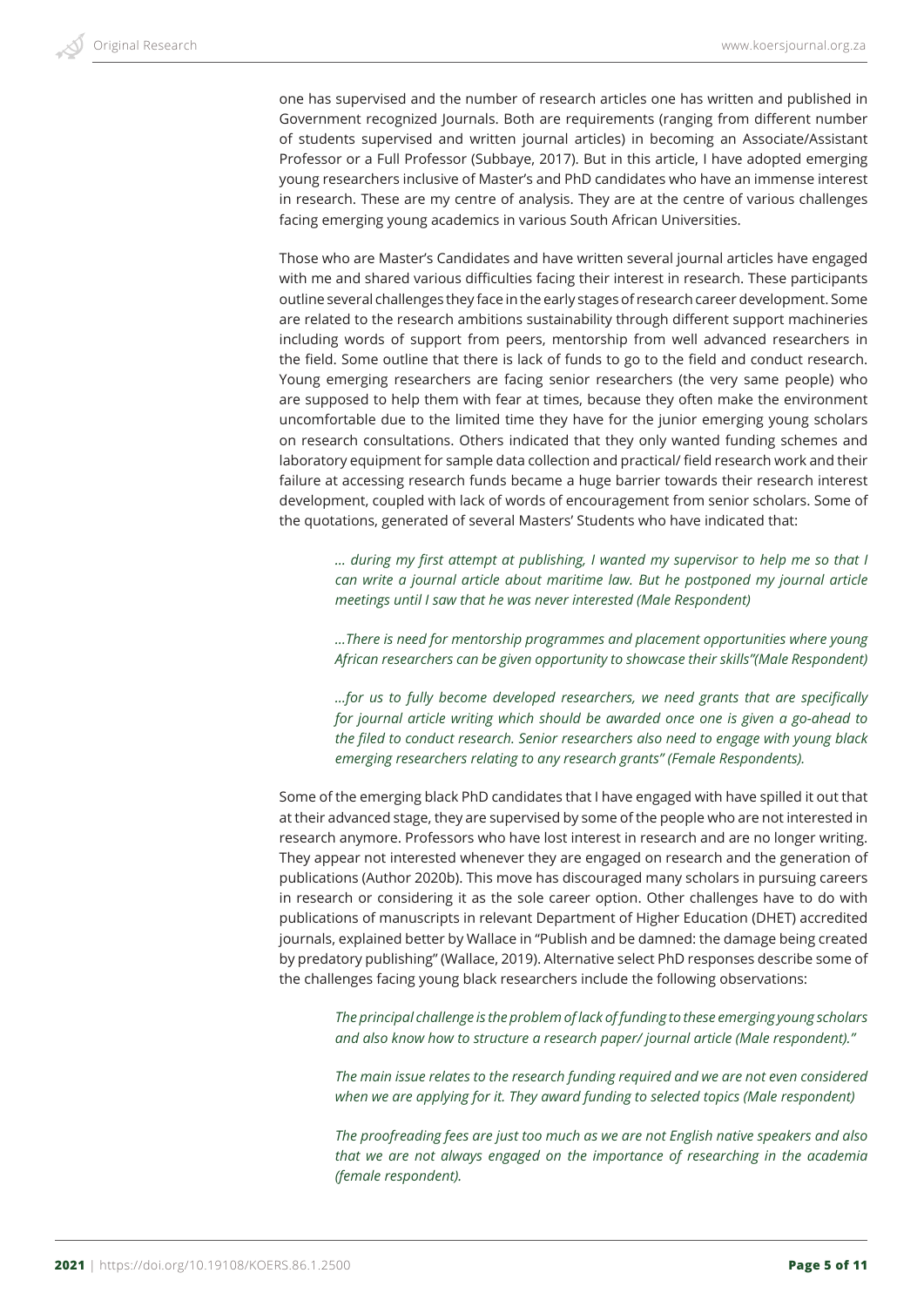Other PhD candidates have further advanced the arguments that South African Private and Public universities alike need to have senior researchers and programmes, rules and schemes that favour the development of young emerging researchers with their various innovative ideas. Funders also need to start funding academicians so that they can know that they can be able to engage with primary data sources every time they deem it fit in agreement with Matebeni (2014) who explained why there are very few black professors in South Africa. I have also discovered that PhD candidates agree that senior researchers in Africa see themselves as teachers and not researchers (Matebeni, 2014). They are committed too much without time to offer journal article writing research mentorship to young academics (male respondent). Even in cases where they are co-authored by emerging young researchers, they often do not contribute much or critique the papers for improvement or perhaps write papers of their own and invite young emerging scholars to contribute in the development and improvement of their papers. This is to say that it should happen (though not propelled) since scholarship is deemed the contestation of ideas (Nyawasha, 2020). All these combined reasons often put young scientists at a disadvantage and prevent them from publishing in high impact journals since they do not know anything yet about publishing.

One other respondent has argued that she felt she did not know if she was supposed to enrol for post-graduate at first, forcing her to graduate and go look for a job, even though she knew whole heartedly that she wanted to become a researcher. She looked for a job and thought less about a career in academia. After realising that she was on a wrong path, she was advised to register for post-graduate honours, although she has been able to pinpoint that South African universities leave research to old academics who last published papers 10-20 years ago and these are the same people who have access to the much needed research grants to proceed with writing journal articles and books outside their field work (female respondent). Further augmented by Maserumule (2012: 2) who has observed that:

When the young becomes old it refuses to consider new perspectives and inevitably reproduced itself in a hegemony used as a firewall against anything new. One can just imagine the extent of conservatism of the old especially when the antagonists of emerging knowledge are septuagenarians, whose ideational outlook is steeped in the past, determined to impose the irrelevance of their scholarship orientation as relevant.

And it was further outlined that "In appropriating to itself the self-proclaimed epithet of the connoisseurs of scholarship, swashbuckling its gerontological imagination as the finite of science, the old disturbs the birth of the new" (Maserumule, 2012: 3).

# **7. Interpretations of the Various Challenges Facing Young Emerging Academics: Are Master's/ PhD qualifications alone enough to earn young Black scholars a living?**

The answer to my question goes both ways. For those who want to be scientists or scholars, academics or researchers, No, it is not enough. For those who want to just earn a living, yes, it is enough. We need to remember the main motive behind one registering for a postgraduate degree. If we can be able to dis-integrate the difference at an earlier stage, we would then be able to know if young scholars/ academics register post-graduate degrees for the purpose of getting a job and earning a living or rather to become a young researcher who aspires to help contribute towards the development of his or her country scholarship. In this case, South Africa is not sparred at all. When one gets a PhD, it comes with more than attaching two letters of one's name and surname combined on the qualification and think that this will give one a life full of publications and research (Gruszczynska, 2016). Some academics (candidates and post-doc studies) are often unprepared for the too much work that still needs to be done for one to secure a good future in independent research or active professorship.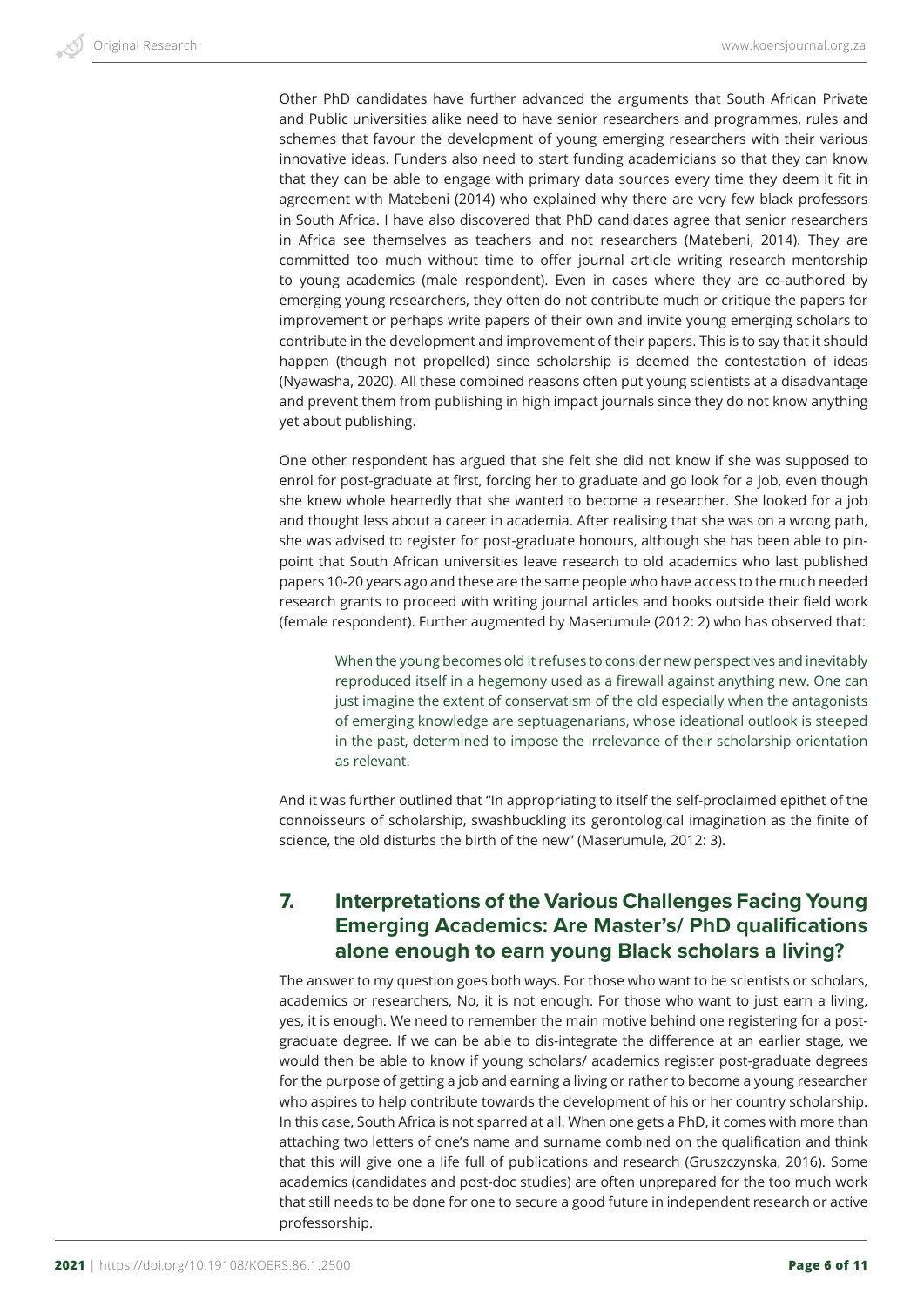Even if everything during writing and submitting a research report went just fine without any stress, all remain an exception instead of a rule on walking the same paths, other senior committed researchers have done. Often, even those who completed are faced with difficulties and confusion after taking too much of their lifetime preparing a thesis that only bring emptiness to themselves. Those who consider themselves job seekers are lost in the after-process and they are in difficult positions to discover the same thing to offer them similar sense of purpose and intensity (Robins & Kanowski, 2008). I am not arguing that everyone should take the road of becoming researchers, but attempting at all steps to try to show that both master's and PhD holders need to know the significance of doing research and publishing at an early stage at all costs as it increases their chances of getting employed and developing own research profiles (Lee & Kamler, 2008), even if the challenges are too broad and almost impossible to handle. Coping with these challenges is a good start at securing a good and enjoyable academic post. Looking at the above challenges, I am able to spot that the most requiring challenge relates to the issue of accessing funds for continuous research projects (Kumwenda, et al., 2017). In some instances, lack of access to resources, is quite an unexpected hurdle that makes young aspiring future researchers discover themselves as disconnected from all various sources of research support (professional development, networking and career advice from relevant research mentors) at the most vulnerable times (Gruszczynska, 2016). My interpretation of the collected data shows that our young emerging academics especially those who have not been employed by Universities (either Master's or PhD candidates) are cut off from resources that are supposed to be permanent in research exploration. Re-acquiring those resources without official institutional affiliation is impossible once they are off the system to be on their own.

The afore-mentioned is another big challenges demonstrating insufficient support from their supervisors. This happens during and after the official relations. Some argue that they may have maintained some sort of informal connection with their previous supervisors, but report misguided expectations or mismatch- if well intentioned information (Gruszczynska, 2016). Highlighting that a lot of supervisors were able to secure their academic jobs when the economic climate was still friendlier and do not comprehend the harsh reality that faces post-docs or post-graduate students in trying to find academic jobs. This is despite the fact that at times, even those who are able to stay in contact with their supervisors and try by all means to convince them to teach them research skills, their ideas are often dismissed, resulting in ex-supervisees thinking that they are doing a failed job (Gruszczynska, 2016). We are all know that the same advanced Master's and PhD students are struggling with their time too especially in keeping everything together at times, hustling for research funds, whilst looking for a couple of part-time jobs (at times, they might be family expectations contributing to the ongoing pressure), whilst unemployed, they find it very much difficult to run after senior researchers who gatekeep information and access to advanced research mechanism and tools (Wolff, 2015).

I am reminded of my post-graduate Hons, MA and current PhD supervisor who once mentioned the significance of publishing in academia to survive. The ability to write and invest time in publishing journal articles and books together can make or break an academic career – plain and simple . If done willingly and with love, it can build a young researcher into becoming a heavyweight or authoritative voice in the various disciplines. The same ensures that one becomes appealing to universities as primary employers of academics (McGrail, et al., 2006). Admittedly, it is also one of the most challenging aspect of choosing to be an academic. Either as part time job or one's prolonged future-plan aimed at landing one into a job. All these challenges are a true reflection of what young emerging researchers go through. The data at my disposal narrates a lot of challenges. The admired "life of mind" that post-graduate students who aspires to be researchers often does not materialize. Even in cases where they are awarded the academic position and are able to secure the coveted lectureship, the reality of research intricates a whole combination of sobering mix of academic politics, intensive teaching, family financial demands, friends chills, social life, administration at times (Robins & Kanowski, 2008), and a new set of principles to live up to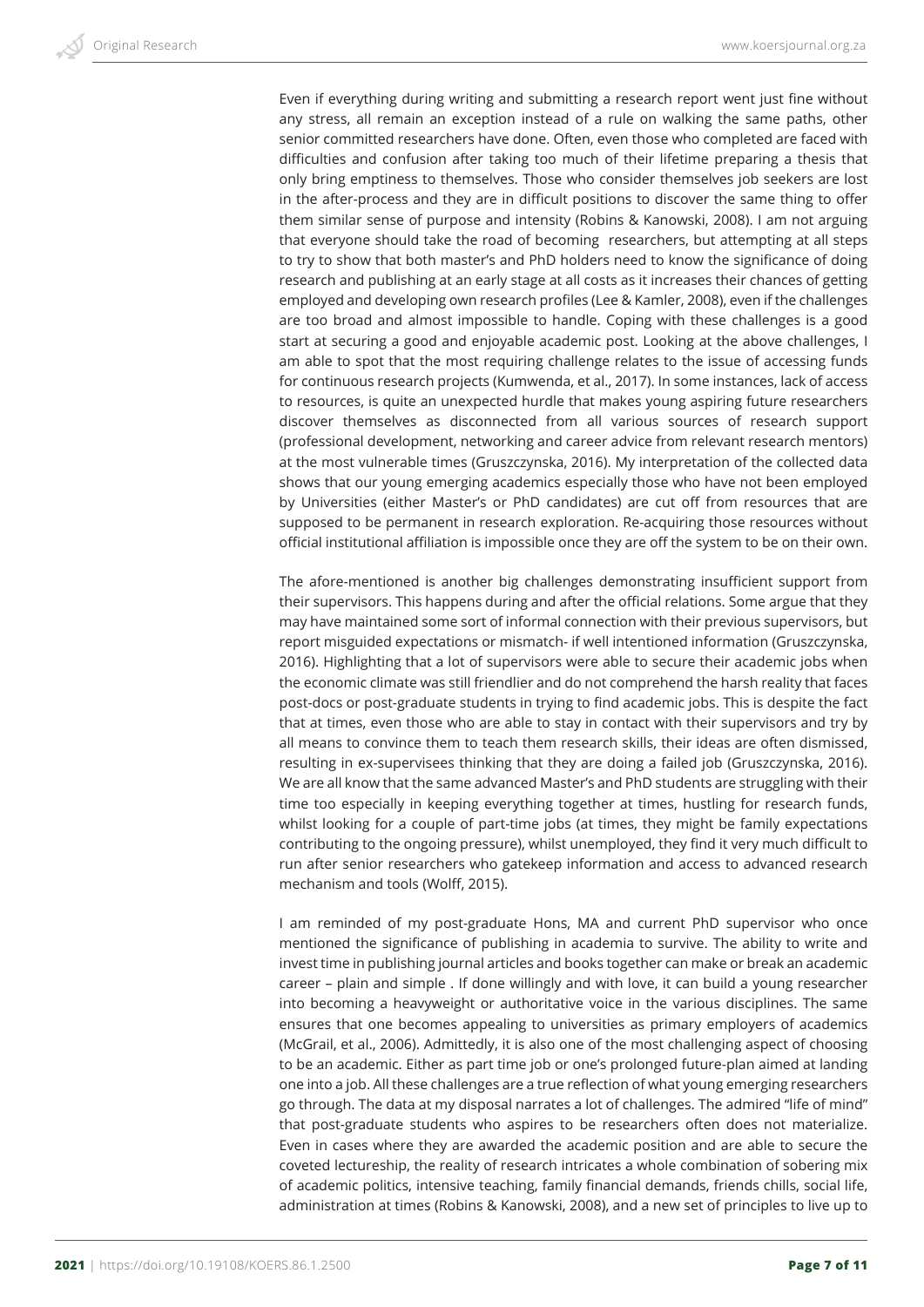like "publish or perish" (Bretag, 2012) And those who feel the burden of being in the system that keep pressurising them at times feel disillusioned and keep wondering if they are in the right place. We have young emerging researchers and PhD holders who have decided to opt out of the academic system and work outside the fields, yet they have prepared many years to be in the academia. Even those who stay in the system because they are earning a living, they are pressured by their peers who engage in extensive research projects as they have always had the desire to become researchers and received full supervisory and grants support. Zaini (2009) contends that the ingredient of a successful academic career is "publishing, publishing and publishing" and is further supported by Opthof (1997) who interjects that universities with a good research reputation to keep, need scholars who can publish research findings indexed in high-impact academic journals in order to endorse any promotion. So, to answer whether we can earn a living or not having holding Masters' or PhD in the contemporary period, it goes both ways. But the challenges remain very much active barriers on young emerging scholars.

## **8. Summary of Major Findings**

It has been discovered in this research that most of the respondents have developed research interests through various platforms including during the undergraduate classroom learning; interests at furthering to do post-graduate qualifications; outside classroom engagement with people who are involved in research in their jobs (either in government or in Non-Profit Organizations [NPO]). The classroom interpretations of various theories, methods of research and learning about those who are credited with developing these theories (example Molefe Kete Asante credited with Afrocentricity) have also become a leading figure in driving research interests/ ambition. Others do develop research ambitions during their times of obtaining post-graduate qualifications, like Master's or PhD degrees, others have long developed research ambitions earlier in their life (Even at their homes) where their parents are working as senior researchers at various governmental or NPOs or research institutes. This means there are a lot of potential researchers throughout Africa and in South African Public and Private academic institutions respectively, although they need to be nurtured and given enough information for preparation of careers in research so that they can contribute and compete globally with their fellows elsewhere.

I have also discovered that there are various challenges facing those who already are on the path of attempting to develop themselves as young black academics. These challenges range from: lack of research grants/funds; dis-interest from supervisors who also do not motivate these young researchers into taking careers in the academia; lack of grants which cover proof reading fees during the early stages of preparing a manuscript; lack of information about journal submissions procedures; lack of mentorship schemes which train researchers from as young as those who are doing Hons; we also have a backlog of lecturers who do not have interest in research or writing journal articles or books, most of which are not published but supervising; at times, some of our universities demands that co-authorship with supervisors and in cases, where a supervisor does not publish nor show interest in writing any research papers, then the future of the young emerging academic is poised to fail; some young emerging academics are just de-motivated right from the start as they see the journey to be challenging from the start as supervisors make it hard; some challenges include those who have not mastered the skills of writing research papers or data analytics, reducing a full dissertation into a research manuscript for journal submission.

Even when they are not told in time that in academia, its either you "publish or perish," this article seeks to bring awareness about the challenges facing young emerging scholars in the academia and also interpret various challenges in order to make meaning. The central research question engaged with is posed and answered with yes and a no. I was able to analyse the collected data and apply the data triangulation tool to check agreements and even disagreements. There are those who believe by mere passing and having a post-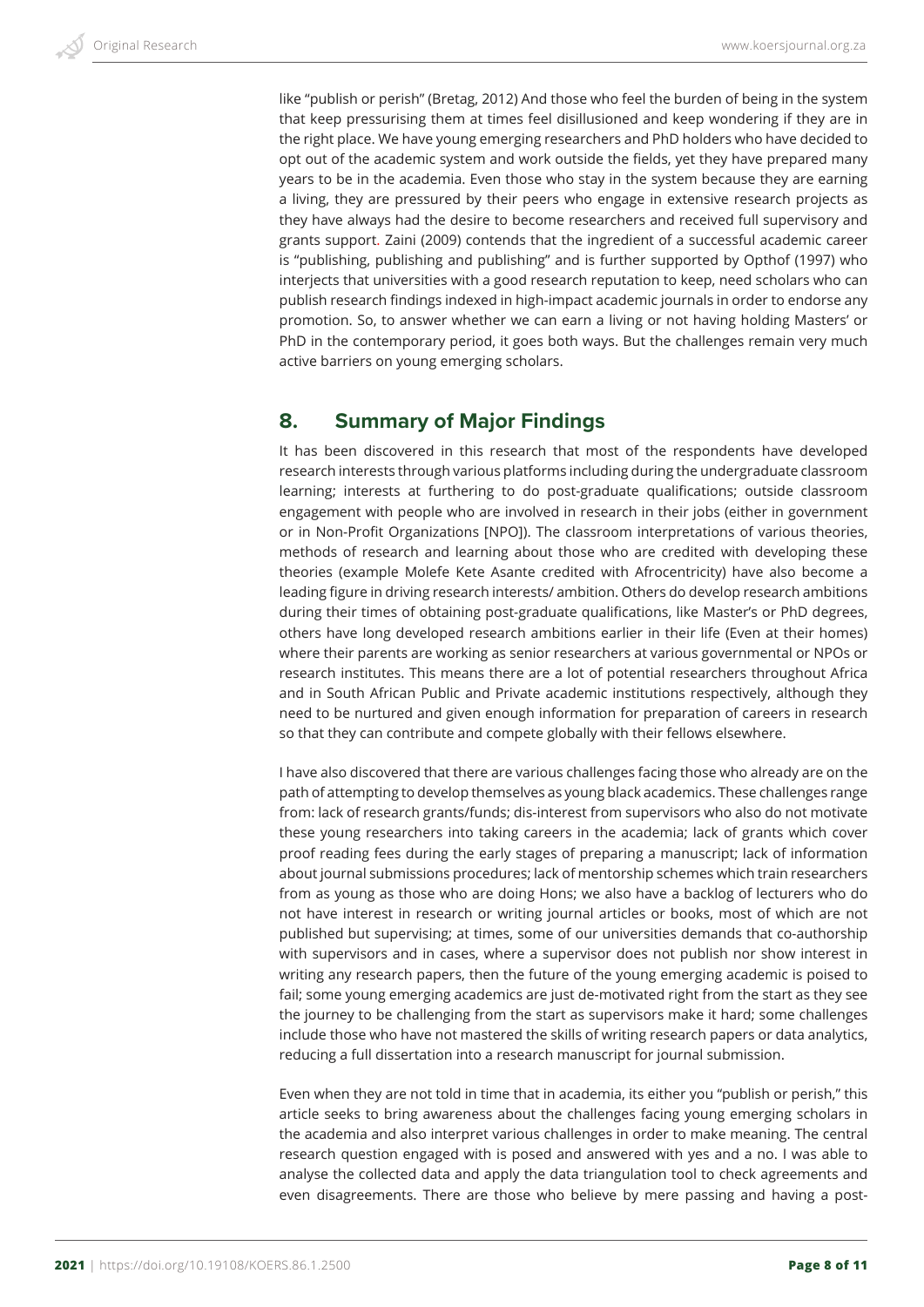graduate qualification will furnish them with a job in Universities and there are those who were able to argue that nurturing researchers from a young age can help build a nation as researchers are able to fulfil their research duties with available grants and funds. Even if so, researchers believe that South African Universities should not fail emerging young scholars simply because they are not yet employed in the official academic institutions, they believe that senior researchers need to make them believe that having a mere academic master's or PhD degree is not enough when one is to become a researcher. They are also of the view that the idea of "publish or perish" should be taught in classrooms so that emerging researchers can know what kind of environment they are getting themselves into.

# **9. Conclusion and recommendations**

In this Afrocentric article, I have put myself in the forefront of every unit of analysis. Positioning my voice as an active voice in the analysis so that I can present clear objectives which all answers the central questions of the challenges facing emerging young scholars and also if holding a master's or PhD degrees is enough to becoming a researcher. I have outlined several drivers of research interests amongst young emerging scholars who seek to pursue a career as researchers. By so doing, I sought to show that research interest starts somewhere and develops into a great desire if nurtured; visionary killed if discouraged. I have also outlined several challenges facing young scholars in various South African Universities (without naming any university for ethical procedural complications). These challenges are discussed with quotation backing from respondents who opted for deidentification. Thereafter engaged in interpreting these challenges to explore if ever holding a Masters' or PhD qualifications is enough for one to consider being called a researcher and make a good living out of it. After careful consideration, I can present that holding a Masters' or PhD qualifications qualifies one to earn a living, but not becoming a researcher due to various reasons presented and including the challenges outlined. Below I make a number of recommendations that needs to be taken into consideration by the South African higher education sector in dealing with the scourge of various challenges facing young emerging academics.

- We need a government that prioritizes research funding that considers various research ideals from young emerging researchers. This is because of the need to invest in young emerging researchers in South Africa so that we can be able to develop new innovations, all important in the development of the country. We do not need research funding bodies which are selective (funding certain topics and leaving others). We need governmental research funding bodies and private research bodies who are able to fund all research initiatives at all costs because we do not know if a certain rejected research topic might become a big societal issue tomorrow since our policy makers would not have been made aware of it on time.
- To fully realize the 2030 Sustainable Development Goals, we need a government that is willing to steer funding towards post-graduate studies so that it can encourage pupils to start preparing for research careers earlier in their lives. The same will then lead to basic countrywide research output linked to economic growth.
- South African senior researchers and those who hold relevant qualifications needs to start increasing the pace at which they do research in order to stay focused because of the immense potential in becoming future basket of ideals that solve African various problems.
- We also need supervisors who are able to endeavour to work outside their academic comfort zones in pursuing knowledge so that they can encourage young emerging scholars to join the team in making research collaborations with the developed global north and apply new knowledge and skills to our African continent through scientific applied research.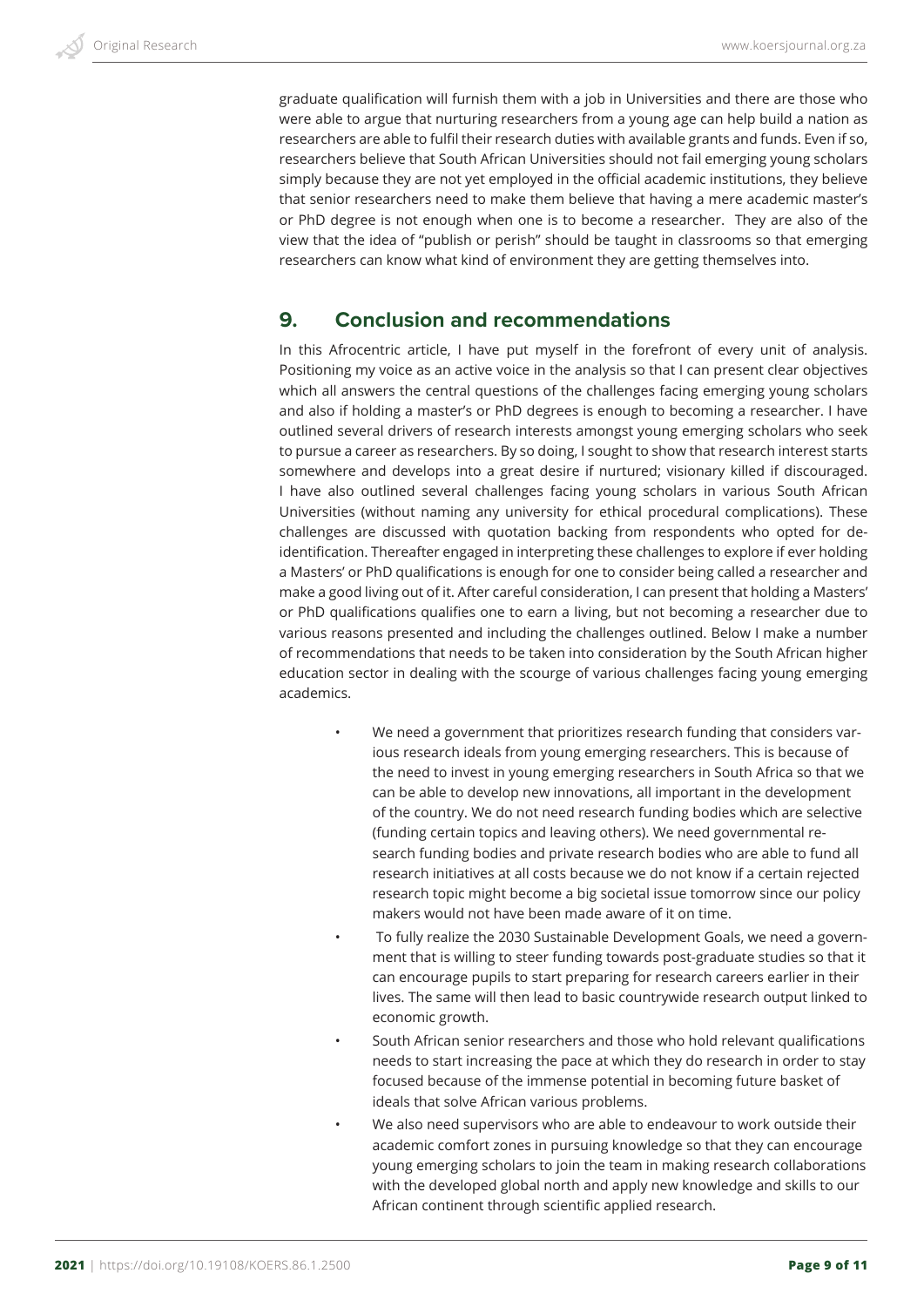- Senior researchers are also advised to make contact with relevant research stakeholders such as south African local research institutes, governmental research bodies in order to keep interacting with their emerging scholars so that scholars do not feel lost when opting for a career in research or academic career.
- We also need independent research organizations which are able to liaison with the DHET for the purpose of administering research funds. This is to promote and encourage independent researchers who are not yet employed by universities to continue doing research outside the University framework.

## **References**

- AARHUS University, Undated . *Why do a PhD at Aarhus University.* [Online] Available at: https://phd. au.dk/why-do-a-phd-at-au/ [Accessed 29 07 2020].
- Anderson, R. 2017. *Thematic content analysis (TCA): Descriptive presentation of qualitative data.* [Online] Available at: www.rosemarie.com[Accessed 15 08 2020].
- Asante, MK. 2003. *Afrocentricity: The Theory of Social Change.* Chicago: African American Images.
- Bretag, T. 2012. Publish or perish: Ramifications for online academic publishing. In: L. Wankel & C. Wankel, eds. *Misbehaviour online in higher education.* London: Emerald Group Publishing Limited, pp. 11-12.
- CHE, 2015. *Content analysis of the baseline institutional submissions for Phase 1 of the quality enhancement project..* Pretoria: South Africa : Council on Higher Education: Institutional audit directorate.
- Fournier-Viger, P. 2016. *Six important skills to become a succesful researcher*. [Online] Available at: https://data-mining.philippe-fournier-viger.com/how-to-become-a-good-researcher/[Accessed 20 08 2020].
- Griliches, Z. 1979. Issues in Assessing the Contribution of Research and Development to Productivity Growth. *Bell Journal of Economics, The RAND Corporation,* 10(1), pp. 92-116. https://doi. org/10.2307/3003321.
- Gruszczynska, A. 2016. *10 Common Challenges Faced by Early Career Researchers.* [Online] Available at: https://www.wiley.com/network/researchers/writing-and-conducting-research/10-commonchallenges-faced-by-early-career-researchers[Accessed 15 08 2020].
- Ishaku, A. 2020. *Young Researchers Awards: Young Scientist Awards & Best Poster Awards at Dermatology 2020.* [Online] Available at: https://www.archivesofmedicine.com/medicine/young-researchersawards-young-scientist-awards-best-poster-awards-at-dermatology-2020.php?aid=25589[Accessed 31 07 2020].
- Kumwenda, S. et al. 2017. Challenges facing young African scientists in their research careers: A qualitative exploratory study. *Malawi Medical Journal,* 29(1).
- Lee, A. & Kamler, B. 2008. Bridging the pedagogy to doctoral publishing.. *Teaching in Higher Education,*  13, pp. 511-523. https://doi.org/10.1080/13562510802334723.
- MacFarlane, B. 2011. Professors as intellectual leaders: Formation, identity and role.. *Studies in Higher Education,* 36(1), pp. 57-73. https://doi.org/10.1080/03075070903443734.
- Maserumule, M. 2012. The new and the old in the complex of power relations in the politics of knowledge - a polemic editorial. *Journal of Public Administration,* 47(1), pp. 1-6.
- Matebeni, Z. 2014. Why are there so few black professors in South Africa?. [Online] Available at: https:// www.news.uct.ac.za/article/-2014-10-09-why-are-there-so-few-black-professors-in-south-africa [Accessed 19 08 2020].
- McGrail, M., Rickard, C. & Jones, R. 2006. Publish or perish: a systematic review of interventions to increase academic publication rates. *Higher Education Research and Development,* 25, pp. 19-35. https://doi.org/10.1080/07294360500453053.
- Nyawasha, T. 2020. 'I am of Popper', 'I am of Asante': The Polemics of Scholarship in South Africa. *Studies in Philosophy and Education,* 39, pp. 415-428. https://doi.org/10.1007/s11217-019-09688-7.